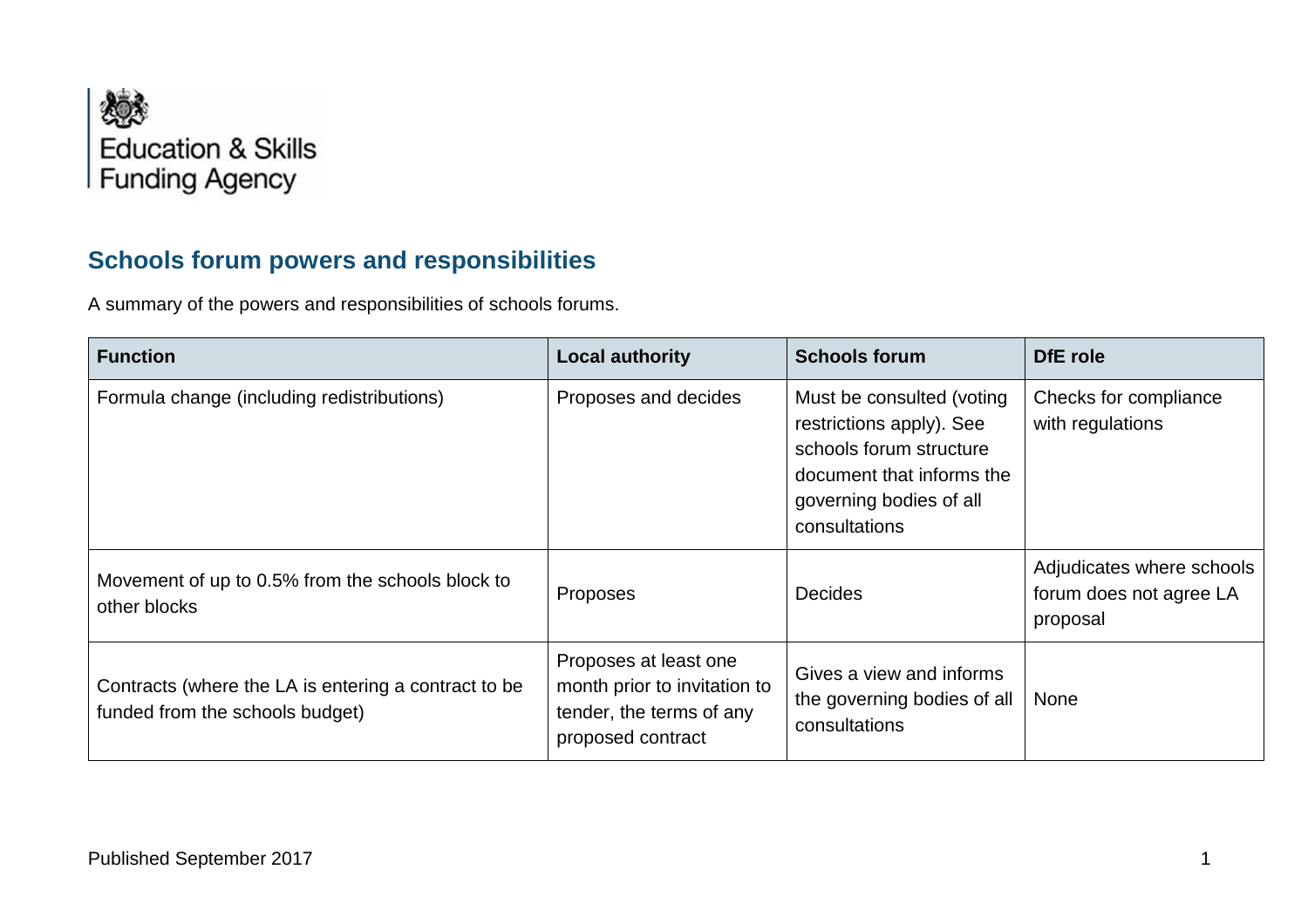| <b>Function</b>                                                                                                                                                                                                                                                                                                                                                                                                                                                                                                                                                                     | <b>Local authority</b>                                        | <b>Schools forum</b>                                                                                                               | <b>DfE</b> role                                                      |
|-------------------------------------------------------------------------------------------------------------------------------------------------------------------------------------------------------------------------------------------------------------------------------------------------------------------------------------------------------------------------------------------------------------------------------------------------------------------------------------------------------------------------------------------------------------------------------------|---------------------------------------------------------------|------------------------------------------------------------------------------------------------------------------------------------|----------------------------------------------------------------------|
| Financial issues relating to:<br>arrangements for pupils with special<br>educational needs, in particular the places to<br>be commissioned by the LA and schools and<br>the arrangements for paying top-up funding<br>arrangements for use of pupil referral units<br>and the education of children otherwise than at<br>school, in particular the places to be<br>commissioned by the LA and schools and the<br>arrangements for paying top-up funding<br>arrangements for early years provision<br>administration arrangements for the allocation<br>of central government grants | Consults annually                                             | Gives a view and informs<br>the governing bodies of all<br>consultations                                                           | <b>None</b>                                                          |
| Minimum funding guarantee (MFG)                                                                                                                                                                                                                                                                                                                                                                                                                                                                                                                                                     | Proposes any exclusions<br>from MFG for application<br>to DfE | Gives a view                                                                                                                       | Approval to application for<br>exclusions                            |
| De-delegation for mainstream maintained schools for:<br>contingencies<br>administration of free school meals                                                                                                                                                                                                                                                                                                                                                                                                                                                                        | Proposes                                                      | Maintained primary and<br>secondary school member<br>representatives will decide<br>for their phase. Middle<br>schools are treated | Will adjudicate where<br>schools forum does not<br>agree LA proposal |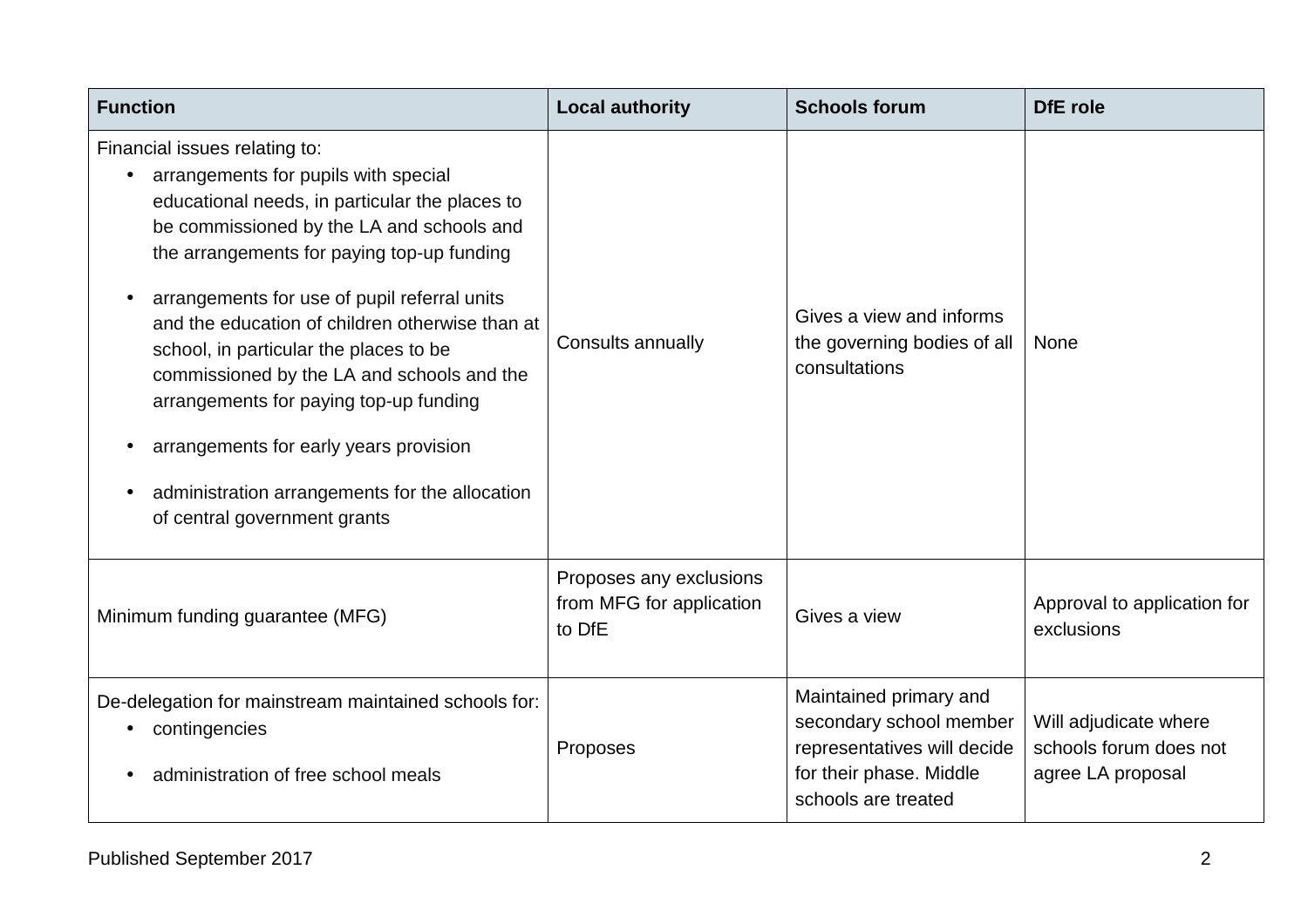| <b>Function</b>                                                                                                                                                                                                     | <b>Local authority</b> | <b>Schools forum</b>                                                               | DfE role                                                         |
|---------------------------------------------------------------------------------------------------------------------------------------------------------------------------------------------------------------------|------------------------|------------------------------------------------------------------------------------|------------------------------------------------------------------|
| insurance                                                                                                                                                                                                           |                        | according to their deemed                                                          |                                                                  |
| licences/subscriptions                                                                                                                                                                                              |                        | status                                                                             |                                                                  |
| staff costs - supply cover                                                                                                                                                                                          |                        |                                                                                    |                                                                  |
| support for minority ethnic                                                                                                                                                                                         |                        |                                                                                    |                                                                  |
| pupils/underachieving groups                                                                                                                                                                                        |                        |                                                                                    |                                                                  |
| behaviour support services                                                                                                                                                                                          |                        |                                                                                    |                                                                  |
| library and museum services                                                                                                                                                                                         |                        |                                                                                    |                                                                  |
| School improvement                                                                                                                                                                                                  |                        |                                                                                    |                                                                  |
| <b>General Duties for maintained schools</b>                                                                                                                                                                        |                        | Would be decided by the                                                            |                                                                  |
| Contribution to responsibilities that local<br>$\bullet$<br>authorities hold for maintained schools<br>(please see operational guide for more<br>information)                                                       | Proposes               | relevant maintained<br>school members (primary,<br>secondary, special and<br>PRU). | Adjudicates where schools<br>forum does not agree LA<br>proposal |
| Central spend on and the criteria for allocating<br>funding from:<br>funding for significant pre-16 pupil growth,<br>$\bullet$<br>including new schools set up to meet basic<br>need, whether maintained or academy | Proposes               | <b>Decides</b>                                                                     | Adjudicates where schools<br>forum does not agree LA<br>proposal |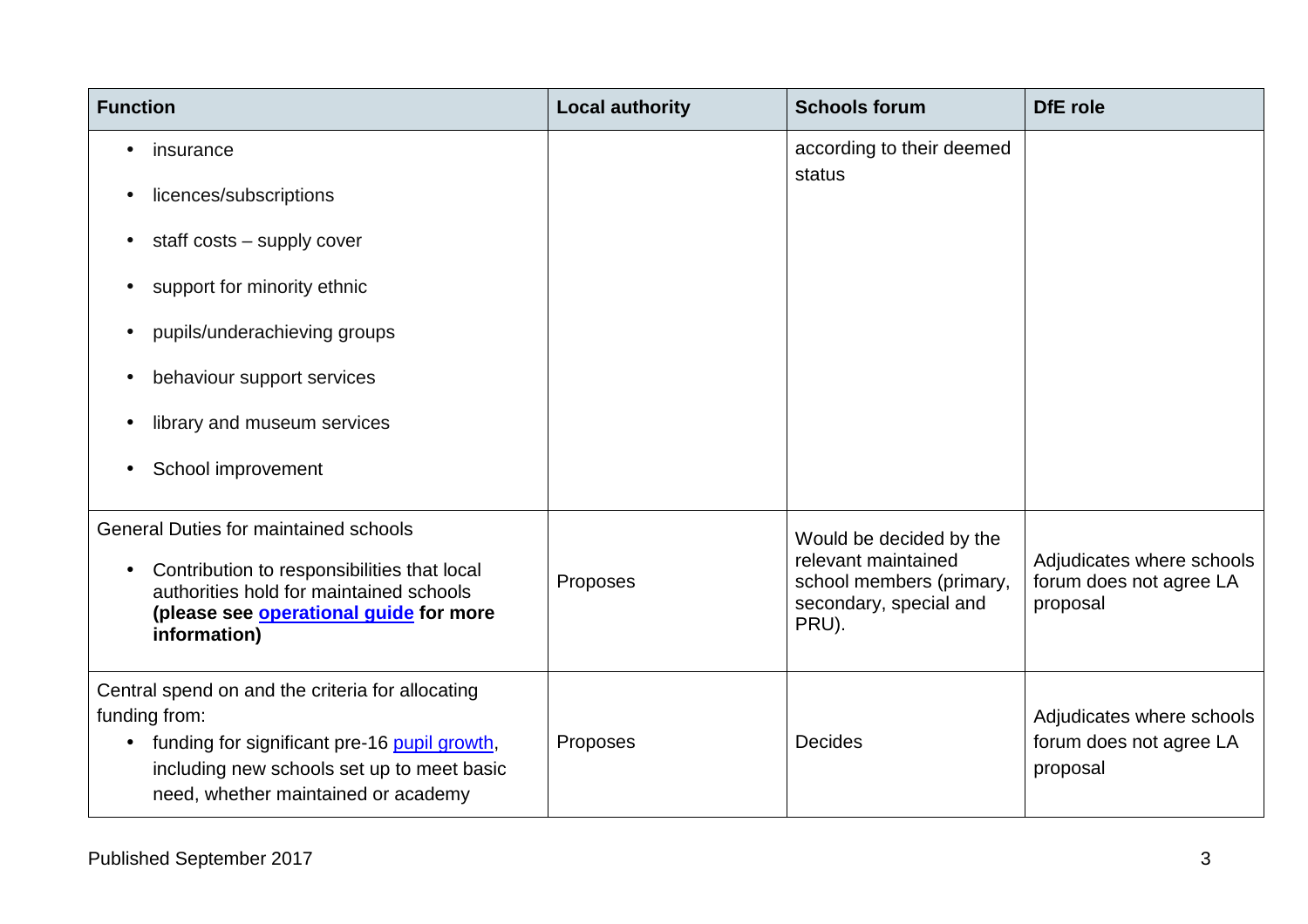| <b>Function</b>                                                                                                               | <b>Local authority</b>                                                                                                          | <b>Schools forum</b>  | DfE role                                                         |
|-------------------------------------------------------------------------------------------------------------------------------|---------------------------------------------------------------------------------------------------------------------------------|-----------------------|------------------------------------------------------------------|
| funding for good or outstanding schools with<br>falling rolls where growth in pupil numbers is<br>expected within three years |                                                                                                                                 |                       |                                                                  |
| Central spend on:<br>early years block provision<br>funding to enable all schools to meet the infant                          | Proposes                                                                                                                        |                       |                                                                  |
| class size requirement<br>back-pay for equal pay claims<br>$\bullet$                                                          |                                                                                                                                 |                       |                                                                  |
| remission of boarding fees at maintained<br>schools and academies                                                             |                                                                                                                                 | <b>Decides</b>        | Adjudicates where schools<br>forum does not agree LA<br>proposal |
| places in independent schools for non-SEN<br>$\bullet$<br>pupils                                                              |                                                                                                                                 |                       |                                                                  |
| admissions                                                                                                                    |                                                                                                                                 |                       |                                                                  |
| servicing of schools forum                                                                                                    |                                                                                                                                 |                       |                                                                  |
| Contribution to responsibilities that local<br>authorities hold for all schools                                               |                                                                                                                                 |                       |                                                                  |
| Central spend on:<br>capital expenditure funded from revenue:<br>$\bullet$<br>projects must have been planned and decided     | Proposes up to the value<br>committed in the previous<br>financial year and where<br>expenditure has already<br>been committed. | Decides for each line | Adjudicates where schools<br>forum does not agree LA<br>proposal |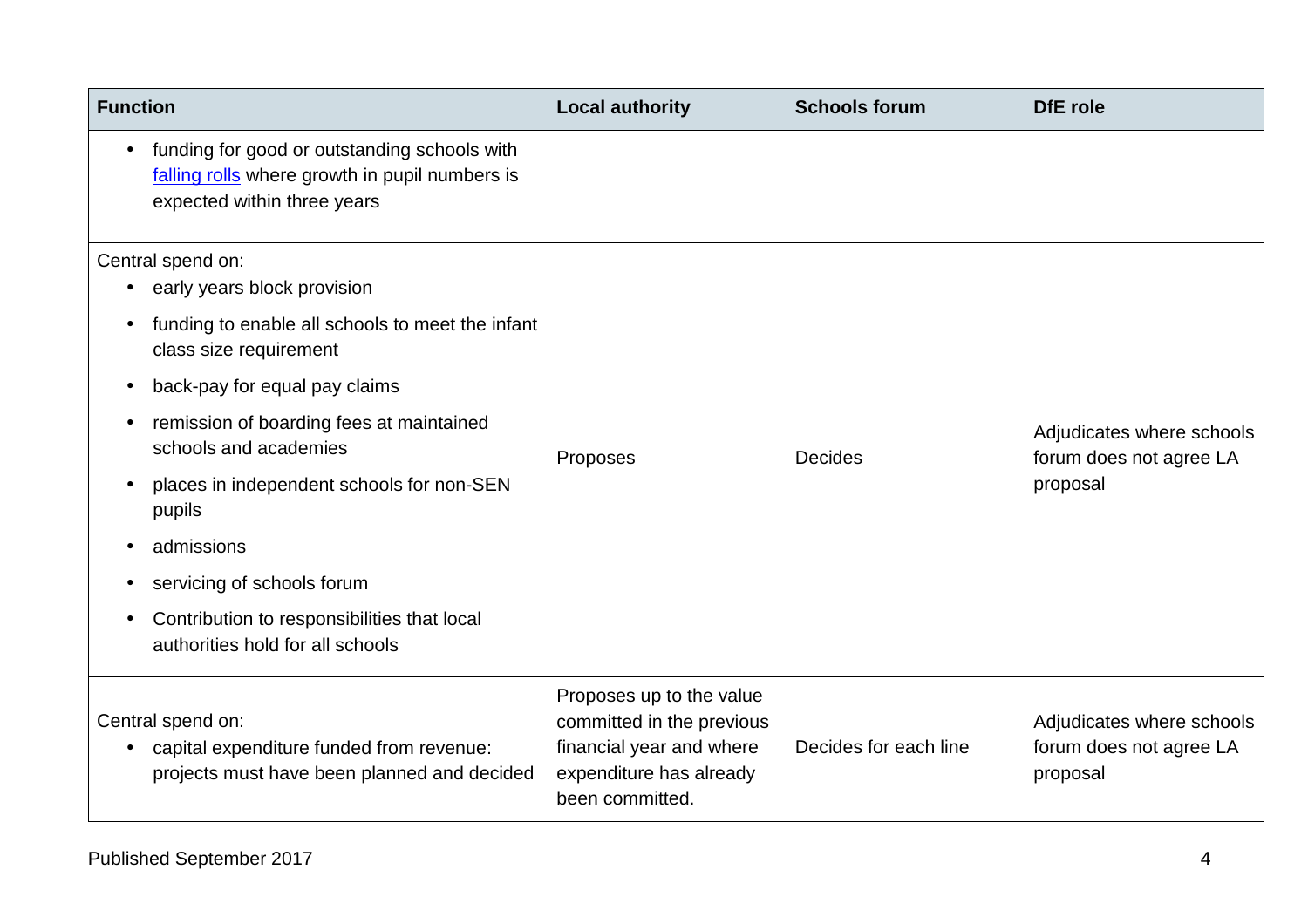| <b>Function</b>                                                                                                                                                                                                                                                               | <b>Local authority</b>                                                                                                                                     | <b>Schools forum</b>                       | DfE role                                                         |
|-------------------------------------------------------------------------------------------------------------------------------------------------------------------------------------------------------------------------------------------------------------------------------|------------------------------------------------------------------------------------------------------------------------------------------------------------|--------------------------------------------|------------------------------------------------------------------|
| on prior to April 2013 so no new projects can<br>be charged<br>contribution to combined budgets: this is<br>where the schools forum agreed prior to April<br>2013 a contribution from the schools budget to<br>services which would otherwise be funded<br>from other sources | See table four page 31 to<br>35 for Information on<br>historic commitments.<br>Read establishing local<br>authority DSG baselines<br>for more information. |                                            |                                                                  |
| existing termination of employment costs<br>(costs for specific individuals must have been<br>approved prior to April 2013 so no new<br>redundancy costs can be charged)<br>prudential borrowing costs - the commitment                                                       |                                                                                                                                                            |                                            |                                                                  |
| must have been approved prior to April 2013                                                                                                                                                                                                                                   |                                                                                                                                                            |                                            |                                                                  |
| Central spend on:<br>high needs block provision<br>central licences negotiated by the Secretary of<br><b>State</b>                                                                                                                                                            | <b>Decides</b>                                                                                                                                             | None, but good practice to<br>inform forum | None                                                             |
| Carry forward a deficit on central expenditure to the<br>next year to be funded from the schools budget                                                                                                                                                                       | Proposes                                                                                                                                                   | <b>Decides</b>                             | Adjudicates where schools<br>forum does not agree LA<br>proposal |